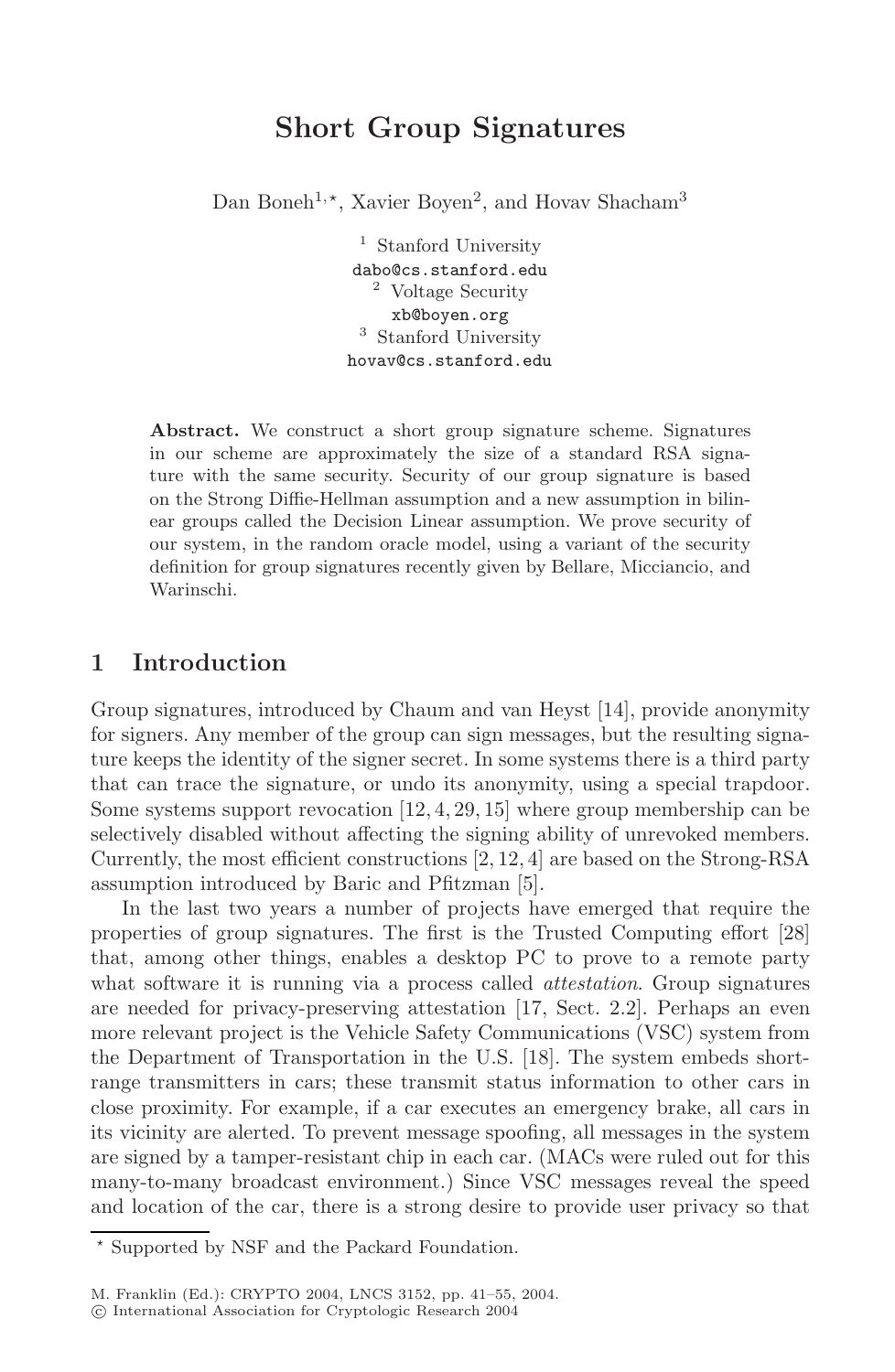the full identity of the car sending each message is kept private. Using group signatures, where the group is the set of all cars, we can maintain privacy while still being able to revoke a signing key in case the tamper resistant chip in a car is compromised. Due to the number of cars transmitting concurrently there is a hard requirement that the length of each signature be under 250 bytes.

The two examples above illustrate the need for efficient group signatures. The second example also shows the need for short group signatures. Currently, group signatures based on Strong-RSA are too long for this application.

We construct short group signatures whose length is under 200 bytes that offer approximately the same level of security as a regular RSA signature of the same length. The security of our scheme is based on the Strong Diffie-Hellman (SDH) assumption [8] in groups with a bilinear map. We also introduce a new assumption in bilinear groups, called the Linear assumption, described in Sect. 3.2. The SDH assumption was recently used by Boneh and Boyen to construct short signatures without random oracles [8]. A closely related assumption was used by Mitsunari et al. [22] to construct a traitor-tracing system. The SDH assumption has similar properties to the Strong-RSA assumption. We use these properties to construct our short group signature scheme. Our results suggest that systems based on SDH are simpler and shorter than their Strong-RSA counterparts.

Our system is based on a new Zero-Knowledge Proof of Knowledge (ZKPK) of the solution to an SDH problem. We convert this ZKPK to a group signature via the Fiat-Shamir heuristic [16] and prove security in the random oracle model. Our security proofs use a variant of the security model for group signatures proposed by Bellare, Micciancio, and Warinschi [6].

Recently, Camenisch and Lysyanskaya [13] proposed a signature scheme with efficient protocols for obtaining and proving knowledge of signatures on committed values. They then derive a group signature scheme using these protocols as building blocks. Their signature scheme is based on the LRSW assumption [21], which, like SDH, is a discrete-logarithm-type assumption. Their methodology can also be applied to the SDH assumption, yielding a different SDH-based group signature.

The SDH group signature we construct is very flexible and we show how to add a number of features to it. In Sect. 7 we show how to apply the revocation mechanism of Camenisch and Lysyanskaya [12]. In Sect. 8 we briefly sketch how to add strong exculpability.

#### **2 Bilinear Groups**

We first review a few concepts related to bilinear maps. We follow the notation of Boneh, Lynn, and Shacham [9]:

- 1.  $G_1$  and  $G_2$  are two (multiplicative) cyclic groups of prime order p;
- 2.  $g_1$  is a generator of  $G_1$  and  $g_2$  is a generator of  $G_2$ ;
- 3.  $\psi$  is a computable isomorphism from  $G_2$  to  $G_1$ , with  $\psi(g_2) = g_1$ ; and
- 4. e is a computable map  $e: G_1 \times G_2 \to G_T$  with the following properties:
	- **–** Bilinearity: for all  $u \in G_1$ ,  $v \in G_2$  and  $a, b \in \mathbb{Z}$ ,  $e(u^a, v^b) = e(u, v)^{ab}$ .
		- $-$  Non-degeneracy:  $e(g_1, g_2) \neq 1$ .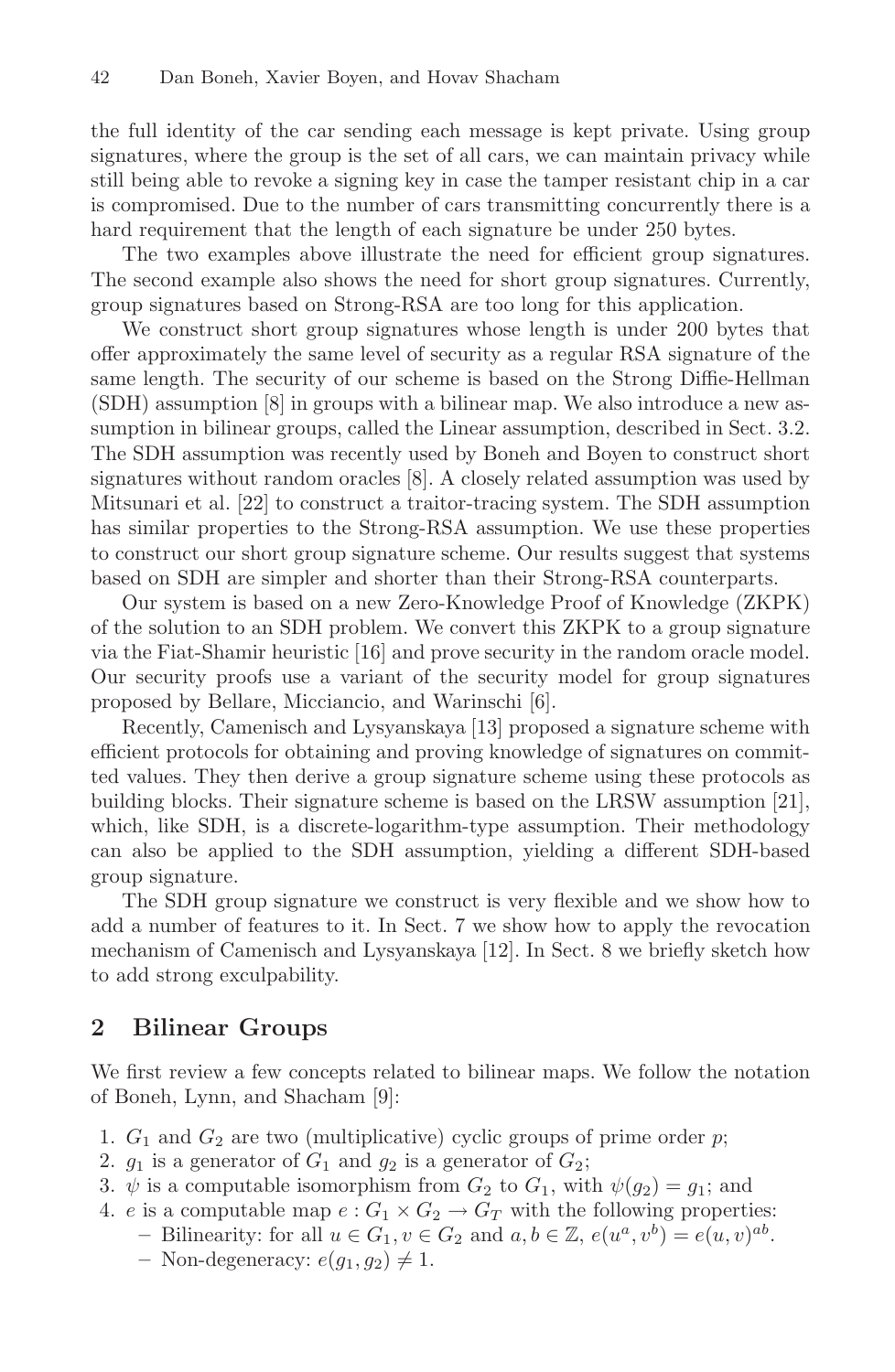Throughout the paper, we consider bilinear maps  $e: G_1 \times G_2 \to G_T$  where all groups  $G_1, G_2, G_T$  are multiplicative and of prime order p. One could set  $G_1 = G_2$ . However, we allow for the more general case where  $G_1 \neq G_2$  so that our constructions can make use of certain families of non-supersingular elliptic curves defined by Miyaji et al. [23]. In this paper we only use the fact that  $G_1$ can be of size approximately  $2^{170}$ , elements in  $G_1$  are 171-bit strings, and that discrete log in  $G_1$  is as hard as discrete log in  $\mathbb{Z}_q^*$  where q is 1020 bits. We will use these groups to construct short group signatures. We note that the bilinear use these groups to construct short group signatures. We note that the bilinear groups of Rubin and Silverberg [25] can also be used.

We say that two groups  $(G_1, G_2)$  as above are a bilinear group pair if the group action in  $G_1$  and  $G_2$ , the map  $\psi$ , and the bilinear map e are all efficiently computable.

The isomorphism  $\psi$  is only needed for the proofs of security. To keep the discussion general, we simply assume that  $\psi$  exists and is efficiently computable. (When  $G_1, G_2$  are subgroups of the group of points of an elliptic curve  $E/\mathbb{F}_q$ , the trace map on the curve can be used as this isomorphism. In this case,  $G_1 \subseteq E(\mathbb{F}_q)$ and  $G_2 \subseteq E(\mathbb{F}_{q^r})$ .)

#### **3 Complexity Assumptions**

# **3.1 The Strong Diffie-Hellman Assumption**

Let  $G_1, G_2$  be cyclic groups of prime order p, where possibly  $G_1 = G_2$ . Let  $g_1$ be a generator of  $G_1$  and  $g_2$  a generator of  $G_2$ . Consider the following problem:

**q-Strong Diffie-Hellman Problem.** The q-SDH problem in  $(G_1, G_2)$  is defined as follows: given a  $(q + 2)$ -tuple  $(g_1, g_2, g_2^{\gamma}, g_2^{(\gamma^2)}, \ldots, g_2^{(\gamma^q)})$  as input, output a pair  $(g_1^{1/(\gamma+x)}, x)$  where  $x \in \mathbb{Z}_p^*$ . An algorithm A has advantage  $\epsilon$ <br>in solving a-SDH in  $(G, G_2)$  if in solving  $q$ -SDH in  $(G_1, G_2)$  if

$$
\Pr\Big[\mathcal{A}(g_1,g_2,g_2^{\gamma},\ldots,g_2^{(\gamma^q)})=(g_1^{\frac{1}{\gamma+x}},x)\Big]\geq \epsilon ,
$$

where the probability is over the random choice of  $\gamma$  in  $\mathbb{Z}_p^*$  and the random bits of A bits of A.

**Definition 1.** We say that the  $(q, t, \epsilon)$ -SDH assumption holds in  $(G_1, G_2)$  if no t-time algorithm has advantage at least  $\epsilon$  in solving the a-SDH problem in  $n \circ t$ *-time algorithm has advantage at least*  $\epsilon$  *in solving the*  $q$ *-SDH problem in*  $(G_1, G_2)$ .

Occasionally we drop the t and  $\epsilon$  and refer to the q-SDH assumption rather<br>n the  $(a + \epsilon)$ -SDH assumption. The q-SDH assumption was recently used by than the  $(q, t, \epsilon)$ -SDH assumption. The q-SDH assumption was recently used by<br>Boneh and Boyen [8] to construct a short signature scheme without random Boneh and Boyen [8] to construct a short signature scheme without random oracles. To gain confidence in the assumption they prove that it holds in generic groups in the sense of Shoup [27]. The  $q$ -SDH assumption has similar properties to the Strong-RSA assumption [5]. We use these properties to construct our short group signature scheme.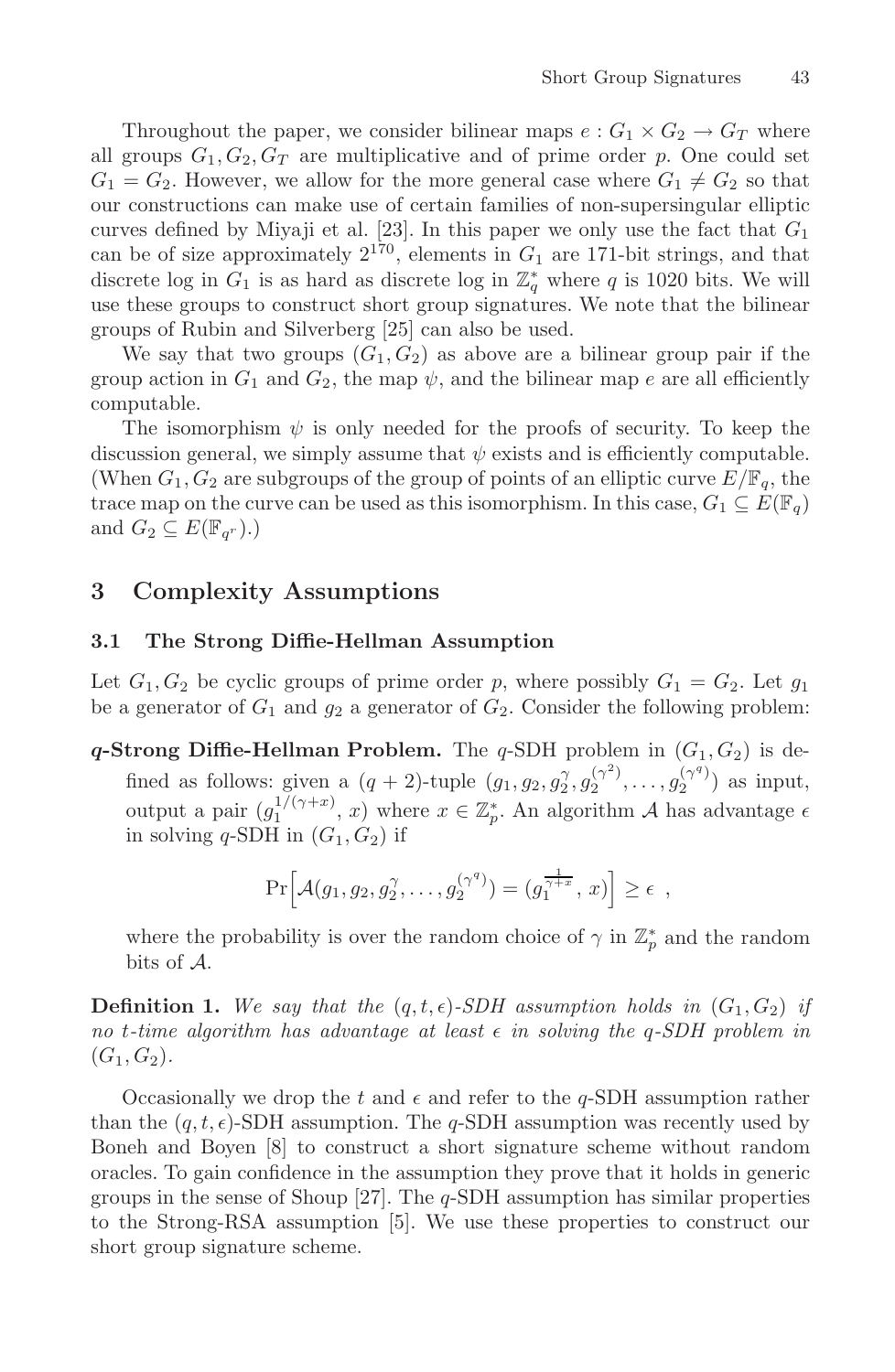#### **3.2 The Linear Diffie-Hellman Assumption**  $3.2$

With  $g_1 \in G_1$  as above, along with arbitrary generators u, v, and h of  $G_1$ , consider the following problem:

**Decision Linear Problem in**  $G_1$ **.** Given  $u, v, h, u^a, v^b, h^c \in G_1$  as input, output yes if  $a + b = c$  and no otherwise.

One can easily show that an algorithm for solving Decision Linear in  $G_1$  gives an algorithm for solving DDH in  $G_1$ . The converse is believed to be false. That is, it is believed that Decision Linear is a hard problem even in bilinear groups where DDH is easy. More precisely, we define the advantage of an algorithm  $\mathcal A$ in deciding the Decision Linear problem in  $G_1$  as

$$
\mathsf{Adv\,Linear}_{\mathcal{A}} \stackrel{\text{def}}{=} \left| \begin{array}{l} \Pr\left[ \mathcal{A}(u, v, h, u^a, v^b, h^{a+b}) = \mathsf{yes} : u, v, h \stackrel{\text{R}}{\leftarrow} G_1, a, b \stackrel{\text{R}}{\leftarrow} \mathbb{Z}_p \right] \\ - \Pr\left[ \mathcal{A}(u, v, h, u^a, v^b, \eta) = \mathsf{yes} : u, v, h, \eta \stackrel{\text{R}}{\leftarrow} G_1, a, b \stackrel{\text{R}}{\leftarrow} \mathbb{Z}_p \right] \end{array} \right| \right|.
$$

The probability is over the uniform random choice of the parameters to  $A$ , and over the coin tosses of A. We say that an algorithm  $\mathcal{A}(t, \epsilon)$ -decides Decision<br>Linear in  $G_i$  if A runs in time at most  $t$  and AdvI inear  $\iota$  is at least  $\epsilon$ Linear in  $G_1$  if  $A$  runs in time at most  $t$ , and  $\overline{A}$ dv Linear<sub>A</sub> is at least  $\epsilon$ .

**Definition 2.** We say that the  $(t, \epsilon)$ -Decision Linear Assumption (LA) holds in<br>*G*, if no t-time algorithm has advantage at least  $\epsilon$  in solving the Decision Linear  $G_1$  *if no t*-time algorithm has advantage at least  $\epsilon$  in solving the Decision Linear<br>problem in  $G_t$ *problem in*  $G_1$ *.* 

In the full version of the paper we show that the Decision Linear Assumption holds in generic bilinear groups.

**Linear Encryption.** The Decision Linear problem gives rise to the Linear encryption (LE) scheme, a natural extension of ElGamal encryption. Unlike ElGamal encryption, Linear encryption can be secure even in groups where a DDH-deciding algorithm exists. In this scheme, a user's public key is a triple of generators  $u, v, h \in G_1$ ; her private key is the exponents  $x, y \in \mathbb{Z}_p$  such that  $u^x = v^y = h$ . To encrypt a message  $M \in G_1$ , choose random values  $a, b \in \mathbb{Z}_p$ , and output the triple  $(u^a, v^b, m \cdot h^{a+b})$ . To recover the message from an encryption  $(T_1, T_2, T_3)$ , the user computes  $T_3 / (T_1^x \cdot T_2^y)$ . By a natural extension of the proof<br>of security of ElGamal LE is semantically secure against a chosen-plaintext of security of ElGamal, LE is semantically secure against a chosen-plaintext attack, assuming Decision-LA holds.

#### **4 A Zero-Knowledge Protocol for SDH**

We are now ready to present the underlying building block for our group signature scheme. We present a protocol for proving possession of a solution to an SDH problem. The public values are  $q_1, u, v, h \in G_1$  and  $q_2, w \in G_2$ . Here  $w = g_2^{\gamma}$  for some (secret)  $\gamma \in \mathbb{Z}_p$ . The protocol proves possession of a pair  $(A, x)$ , where  $A \in G_1$  and  $x \in \mathbb{Z}_p$ , such that  $A^{x+\gamma} = g_1$ . Such a pair satisfies  $e(A, wg_2^x) = e(g_1, g_2)$ . We use a standard generalization of Schnorr's protocol for proving knowledge of discrete logarithm in a group of prime order [26] proving knowledge of discrete logarithm in a group of prime order [26].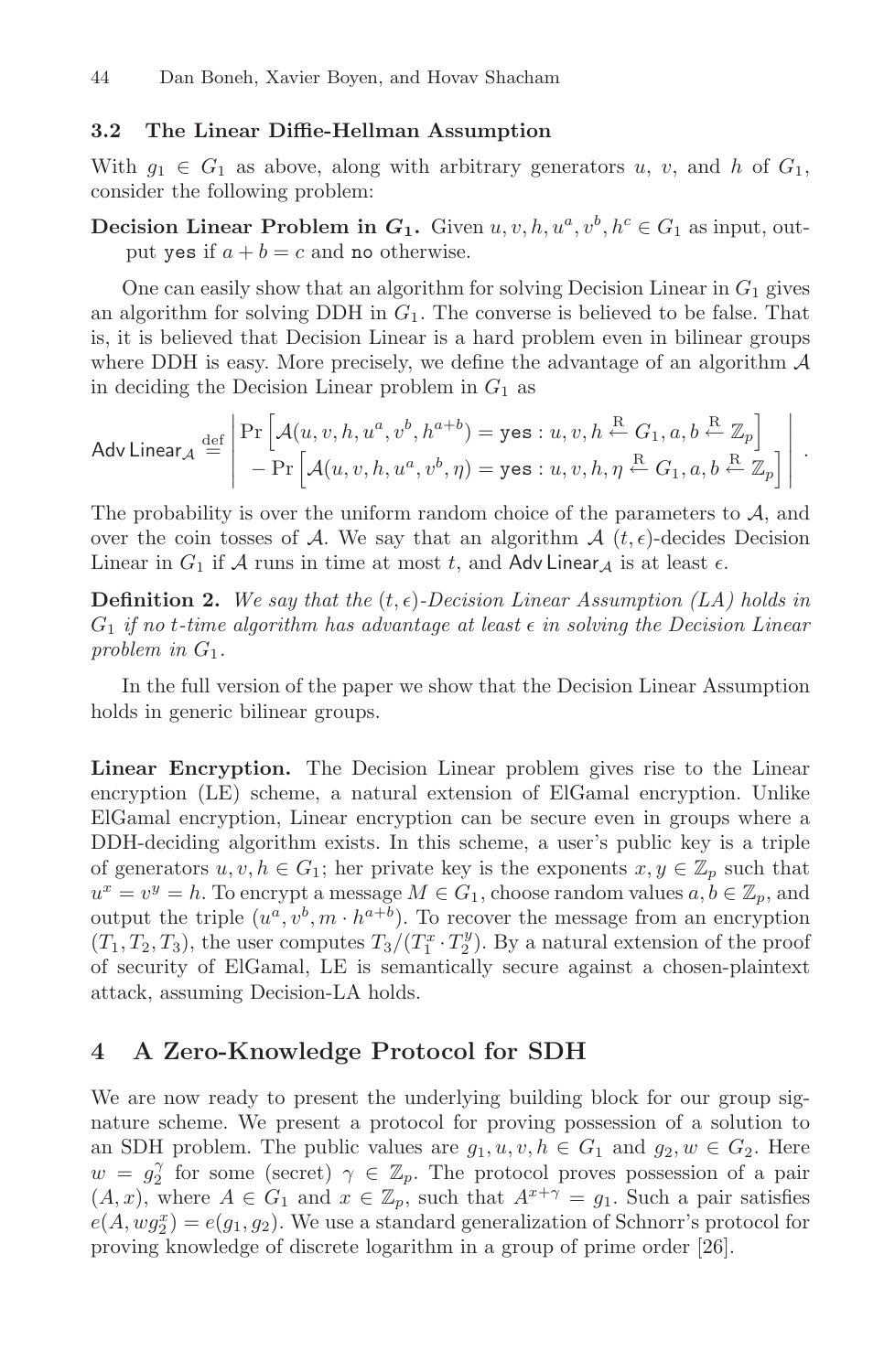**Protocol 1.** Alice, the prover, selects exponents  $\alpha, \beta \leftarrow \mathbb{Z}_p$ , and computes a Linear encryption of 4. Linear encryption of A:

$$
T_1 \leftarrow u^{\alpha} \qquad T_2 \leftarrow v^{\beta} \qquad T_3 \leftarrow Ah^{\alpha+\beta} \ .
$$

She also computes two helper values  $\delta_1 \leftarrow x\alpha$  and  $\delta_2 \leftarrow x\beta$ .

Alice and Bob then undertake a proof of knowledge of values  $(\alpha, \beta, x, \delta_1, \delta_2)$ satisfying the following five relations:

$$
u^{\alpha} = T_1 \qquad v^{\beta} = T_2
$$
  

$$
e(T_3, g_2)^x \cdot e(h, w)^{-\alpha - \beta} \cdot e(h, g_2)^{-\delta_1 - \delta_2} = e(g_1, g_2) / e(T_3, w)
$$
  

$$
T_1^x u^{-\delta_1} = 1 \qquad T_2^x v^{-\delta_2} = 1.
$$

This proof proceeds as follows. Alice picks blinding values  $r_{\alpha}$ ,  $r_{\beta}$ ,  $r_{x}$ ,  $r_{\delta_1}$ , and  $r_{\delta_2}$  at random from  $\mathbb{Z}_p$ . She computes five values based on all these:

$$
R_1 \leftarrow u^{r_{\alpha}} \qquad R_2 \leftarrow v^{r_{\beta}}
$$
  
\n
$$
R_3 \leftarrow e(T_3, g_2)^{r_x} \cdot e(h, w)^{-r_{\alpha} - r_{\beta}} \cdot e(h, g_2)^{-r_{\delta_1} - r_{\delta_2}}
$$
  
\n
$$
R_4 \leftarrow T_1^{r_x} \cdot u^{-r_{\delta_1}} \qquad R_5 \leftarrow T_2^{r_x} \cdot v^{-r_{\delta_2}}.
$$

She then sends  $(T_1, T_2, T_3, R_1, R_2, R_3, R_4, R_5)$  to the verifier. Bob, the verifier, sends a challenge value c chosen uniformly at random from  $\mathbb{Z}_p$ . Alice computes and sends back  $s_{\alpha} = r_{\alpha} + c\alpha$ ,  $s_{\beta} = r_{\beta} + c\beta$ ,  $s_x = r_x + cx$ ,  $s_{\delta_1} = r_{\delta_1} + c\delta_1$ , and  $s_{\delta_2} = r_{\delta_2} + c\delta_2$ . Finally, Bob verifies the following five equations:

$$
u^{s_{\alpha}} \stackrel{?}{=} T_1^c \cdot R_1 \tag{1}
$$

$$
v^{s_{\beta}} \stackrel{?}{=} T_2^c \cdot R_2 \tag{2}
$$

$$
e(T_3, g_2)^{s_x} \cdot e(h, w)^{-s_\alpha - s_\beta} \cdot e(h, g_2)^{-s_{\delta_1} - s_{\delta_2}} \stackrel{?}{=} \left( e(g_1, g_2) / e(T_3, w) \right)^c \cdot R_3 \tag{3}
$$

$$
T_1^{s_x}u^{-s_{\delta_1}} \stackrel{?}{=} R_4 \tag{4}
$$

$$
T_2^{s_x} v^{-s_{\delta_2}} \stackrel{?}{=} R_5 . \tag{5}
$$

Bob accepts if all five hold.

**Theorem 1.** *Protocol 1 is an honest-verifier zero-knowledge proof of knowledge of an SDH pair under the Decision Linear assumption.*

The proof of the theorem follows from the following lemmas that show that the protocol is (1) complete (the verifier always accepts an interaction with an honest prover),  $(2)$  zero-knowledge (can be simulated), and  $(3)$  a proof of knowledge (has an extractor).

**Lemma 1.** *Protocol 1 is complete.*

*Proof.* If Alice is an honest prover in possession of an SDH pair  $(A, x)$  she follows the computations specified for her in the protocol. In this case,

$$
u^{s_{\alpha}} = u^{r_{\alpha} + c\alpha} = (u^{\alpha})^c \cdot u^{r_{\alpha}} = T_1^c \cdot R_1 ,
$$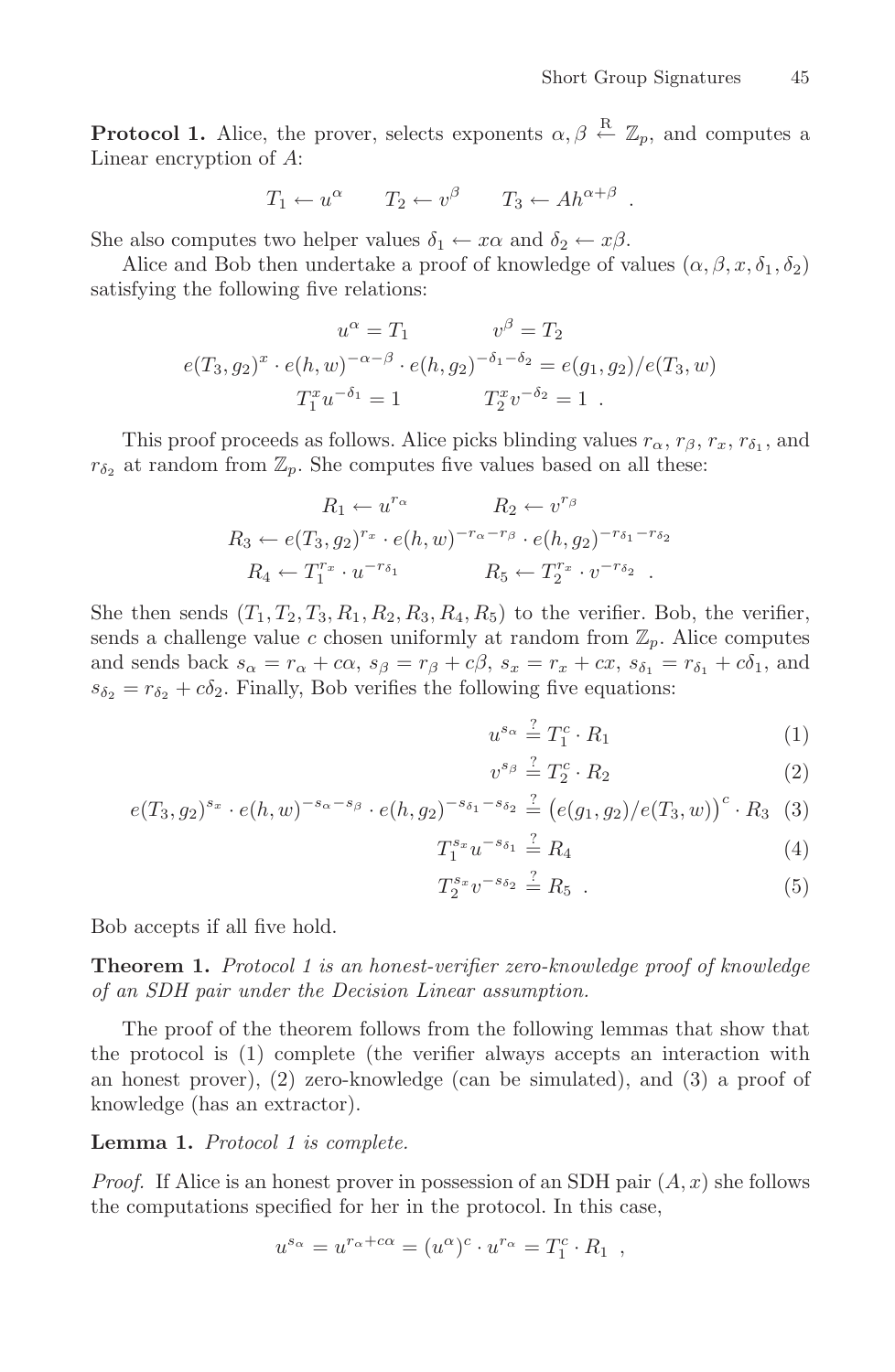so (1) holds. For analogous reasons (2) holds. Further,

$$
T_1^{s_x} u^{-s_{\delta_1}} = (u^{\alpha})^{r_x + cx} u^{-r_{\delta_1} - cx\alpha} = (u^{\alpha})^{r_x} u^{-r_{\delta_1}} = T_1^{r_x} \cdot R_4 ,
$$

so (4) holds. For analogous reasons (5) holds. Finally,

$$
e(T_3, g_2)^{s_x} \cdot e(h, w)^{-s_{\alpha} - s_{\beta}} \cdot e(h, g_2)^{-s_{\delta_1} - s_{\delta_2}}
$$
  
=  $e(T_3, g_2)^{r_x + c_x} \cdot e(h, w)^{-r_{\alpha} - r_{\beta} - c\alpha - c\beta} \cdot e(h, g_2)^{-r_{\delta_1} - r_{\delta_2} - cx\alpha - cx\beta}$   
=  $e(T_3, g_2^x)^c \cdot e(h^{-\alpha - \beta}, w g_2^x)^c \cdot (e(T_3, g_2)^{r_x} \cdot e(h, w)^{-r_{\alpha} - r_{\beta}} \cdot e(h, g_2)^{-r_{\delta_1} - r_{\delta_2}})$   
=  $e(T_3 h^{-\alpha - \beta}, w g_2^x)^c \cdot e(T_3, w)^{-c} \cdot (R_3)$   
=  $(e(A, w g_2^x)/e(T_3, w))^c \cdot R_3 = (e(g_1, g_2)/e(T_3, w))^c \cdot R_3$ .

so (3) holds.  $\square$ 

**Lemma 2.** *Transcripts of Protocol 1 can be simulated, under the Decision Linear assumption.*

*Proof.* We describe a simulator that outputs transcripts of Protocol 1.

Pick  $A \stackrel{\text{R}}{\leftarrow} \mathbb{G}_1$ , and  $\alpha, \beta \stackrel{\text{R}}{\leftarrow} \mathbb{Z}_p$ . Set  $T_1 \leftarrow u^{\alpha}, T_2 \leftarrow v^{\beta}$ , and  $T_3 \leftarrow Ah^{\alpha+\beta}$ . Assuming the Decision Linear assumption holds on  $G_1$ , the tuples  $(T_1, T_2, T_3)$ generated by the simulator are drawn from a distribution that is indistinguishable from the distribution output by any particular prover.

The remainder of this simulator does not assume knowledge of A, x,  $\alpha$ , or  $\beta$ , so it can also be used when  $T_1$ ,  $T_2$ , and  $T_3$  are pre-specified. When the prespecified  $(T_1, T_2, T_3)$  are a random Linear encryption of some A, the remainder of the transcript is simulated perfectly.

Now choose a challenge  $c \stackrel{R}{\leftarrow} \mathbb{Z}_p$ . Select  $s_\alpha \stackrel{R}{\leftarrow} \mathbb{Z}_p$ , and set  $R_1 \leftarrow T_1^c/u^{s_\alpha}$ . Then<br>is satisfied. With  $\alpha$  and  $c$  fixed a choice for either of  $r$ , or  $s$ , determines (1) is satisfied. With  $\alpha$  and c fixed, a choice for either of  $r_{\alpha}$  or  $s_{\alpha}$  determines the other, and a uniform random choice of one gives a uniform random choice of the other. Therefore  $s_{\alpha}$  and  $R_1$  are distributed as in a real transcript. Choose  $s_{\beta}$  and  $R_2$  analogously.

Select  $s_x, s_{\delta_1}, s_{\delta_2} \stackrel{\text{R}}{\leftarrow} \mathbb{Z}_p$  and set  $R_4 \leftarrow T_1^{s_x} u^{s_{\delta_1}}$  and  $R_5 \leftarrow T_2^{s_x} v^{s_{\delta_2}}$ . Again, all<br>computed values are distributed as in a real transcript. Finally set the computed values are distributed as in a real transcript. Finally set

$$
R_3 \leftarrow e(T_3, g_2)^{s_x} \cdot e(h, w)^{-s_{\alpha} - s_{\beta}} \cdot e(h, g_2)^{-s_{\delta_1} - s_{\delta_2}} \cdot (e(T_3, w) / e(g_1, g_2))^c
$$
.

This  $R_3$  satisfies (3), and it, too, is properly distributed.

The transcript output is  $(T_1, T_2, T_3, R_1, R_2, R_3, R_4, R_5, c, s_{\alpha}, s_{\beta}, s_x, s_{\delta_1}, s_{\delta_2}).$ As argued above, this transcript is distributed identically to transcripts of Protocol 1, assuming the Decision Linear assumption holds.

**Lemma 3.** *There exists an extractor for Protocol 1.*

*Proof.* Suppose that an extractor can rewind a prover in the protocol above to the point just before the prover is given a challenge c. At the first step of the protocol, the prover sends  $T_1, T_2, T_3$  and  $R_1, R_2, R_3, R_4, R_5$ . Then, to challenge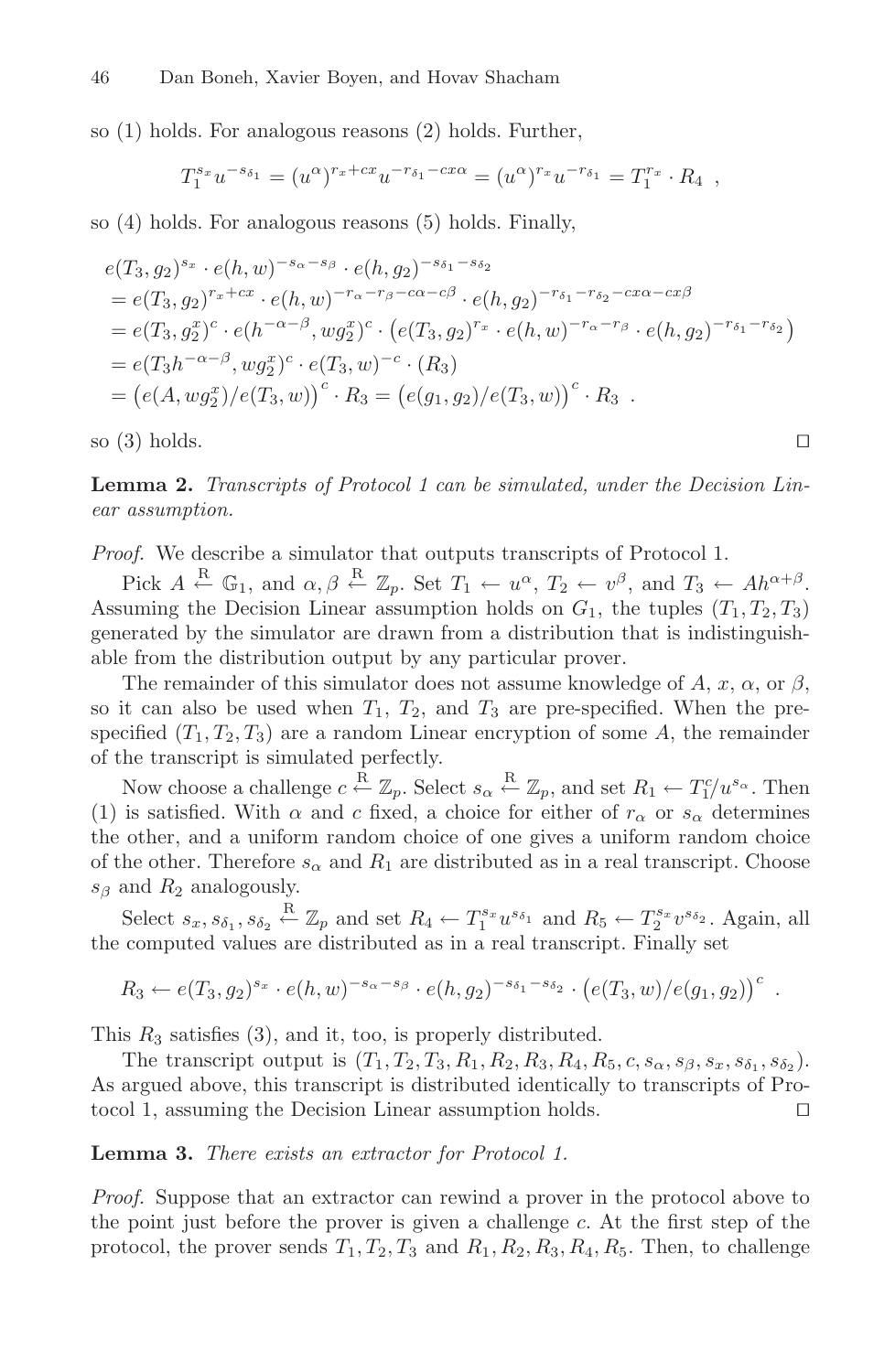value c, the prover responds with  $s_{\alpha}$ ,  $s_{\beta}$ ,  $s_x$ ,  $s_{\delta_1}$ , and  $s_{\delta_2}$ . To challenge value  $c' \neq$ c, the prover responds with  $s'_\alpha$ ,  $s'_\beta$ ,  $s'_\alpha$ ,  $s'_\delta$ , and  $s'_\delta$ . If the prover is convincing,<br>all five verification equations (1–5) hold for each set of values all five verification equations  $(1–5)$  hold for each set of values.

For brevity, let  $\Delta c = c - c'$ ,  $\Delta s_{\alpha} = s_{\alpha} - s'_{\alpha}$ , and similarly for  $\Delta s_{\beta}$ ,  $\Delta s_x$ ,  $\Delta s_{\delta_1}$ , and  $\Delta s_{\delta_2}$ .

Now consider (1) above. Dividing the two instances of this equation, we obtain  $u^{\Delta s_{\alpha}} = T_1^{\Delta c}$ . The exponents are in a group of known prime order, so we<br>can take roots: let  $\tilde{\alpha} = A s / A c$ . Then  $u^{\tilde{\alpha}} = T_1$ . Similarly, from (2), we obtain can take roots; let  $\tilde{\alpha} = \Delta s_{\alpha}/\Delta c$ . Then  $u^{\tilde{\alpha}} = T_1$ . Similarly, from (2), we obtain  $\ddot{\beta} = \Delta s_{\beta}/\Delta c$  such that  $v^{\tilde{\beta}} = T_2$ .

Consider (4) above. Dividing the two instances gives  $T_1^{\Delta s_x} = u^{\Delta s_{\delta_1}}$ . Substitution  $T_x = u^{\tilde{\alpha}}$  gives  $u^{\tilde{\alpha}\Delta s_x} = u^{\Delta s_{\delta_1}}$  or  $\Delta s_x = \tilde{\alpha} \Delta s$ . Similarly from (5) we tuting  $T_1 = u^{\tilde{\alpha}}$  gives  $u^{\tilde{\alpha}\Delta s_x} = u^{\Delta s_{\delta_1}}$ , or  $\Delta s_{\delta_1} = \tilde{\alpha} \Delta s_x$ . Similarly, from (5) we deduce that  $\Delta s_{\delta_2} = \beta \Delta s_x$ .

Finally, dividing the two instances of (3), we obtain

$$
(e(g_1, g_2)/e(T_3, w))^{\Delta c} = e(T_3, g_2)^{\Delta s_x} \cdot e(h, w)^{-\Delta s_\alpha - \Delta s_\beta} \cdot e(h, g_2)^{-\Delta s_{\delta_1} - \Delta s_{\delta_2}}
$$
  
=  $e(T_3, g_2)^{\Delta s_x} \cdot e(h, w)^{-\Delta s_\alpha - \Delta s_\beta} \cdot e(h, g_2)^{-\tilde{\alpha}\Delta s_x - \tilde{\beta}\Delta s_x}$ 

Taking  $\Delta c$ -th roots, and letting  $\tilde{x} = \Delta s_x / \Delta c$ , we obtain

$$
e(g_1, g_2)/e(T_3, w) = e(T_3, g_2)^{\tilde{x}} \cdot e(h, w)^{-\tilde{\alpha}-\tilde{\beta}} \cdot e(h, g_2)^{-\tilde{x}(\tilde{\alpha}+\tilde{\beta})}
$$

This can be rearranged as

$$
e(g_1, g_2) = e(T_3 h^{-\tilde{\alpha} - \tilde{\beta}}, w g_2^{\tilde{x}}),
$$

or, letting  $\tilde{A} = T_3 h^{-\tilde{\alpha} - \tilde{\beta}},$ 

$$
e(\tilde{A}, w g_2^{\tilde{x}}) = e(g_1, g_2) .
$$

Thus the extractor obtains an SDH tuple  $(\tilde{A}, \tilde{x})$ . Moreover, the  $\tilde{A}$  in this SDH tuple is, perforce, the same as that in the Linear encryption  $(T_1, T_2, T_3)$ . tuple is, perforce, the same as that in the Linear encryption  $(T_1, T_2, T_3)$ .

#### **5 SDH Signatures of Knowledge**

Armed with Theorem 1, we obtain from Protocol 1 a signature scheme secure in the random oracle model by applying the Fiat-Shamir heuristic [16]. Signatures obtained from a proof of knowledge via the Fiat-Shamir heuristic are often called signatures of knowledge. We use a variant of the Fiat-Shamir heuristic, used also by Ateniese et al. [2], where the challenge c rather than the values  $R_1, \ldots, R_5$  is transmitted in the signature; the output of the random oracle acts as a checksum for those values not transmitted.

The signature scheme is defined as follows. The public key contains a hash function (viewed as a random oracle)  $H: \{0,1\}^* \to \mathbb{Z}_p$ , groups  $G_1$  and  $G_2$  with respective generators  $g_1$  and  $g_2$  as in Sect. 2, the random generators  $y, y$  and  $h$ respective generators  $g_1$  and  $g_2$  as in Sect. 2, the random generators  $u, v$ , and  $h$ of  $G_1$ , and  $w = g_2^{\gamma} \in G_2$ , where  $\gamma$  is chosen at random in  $\mathbb{Z}_p^*$ . The private key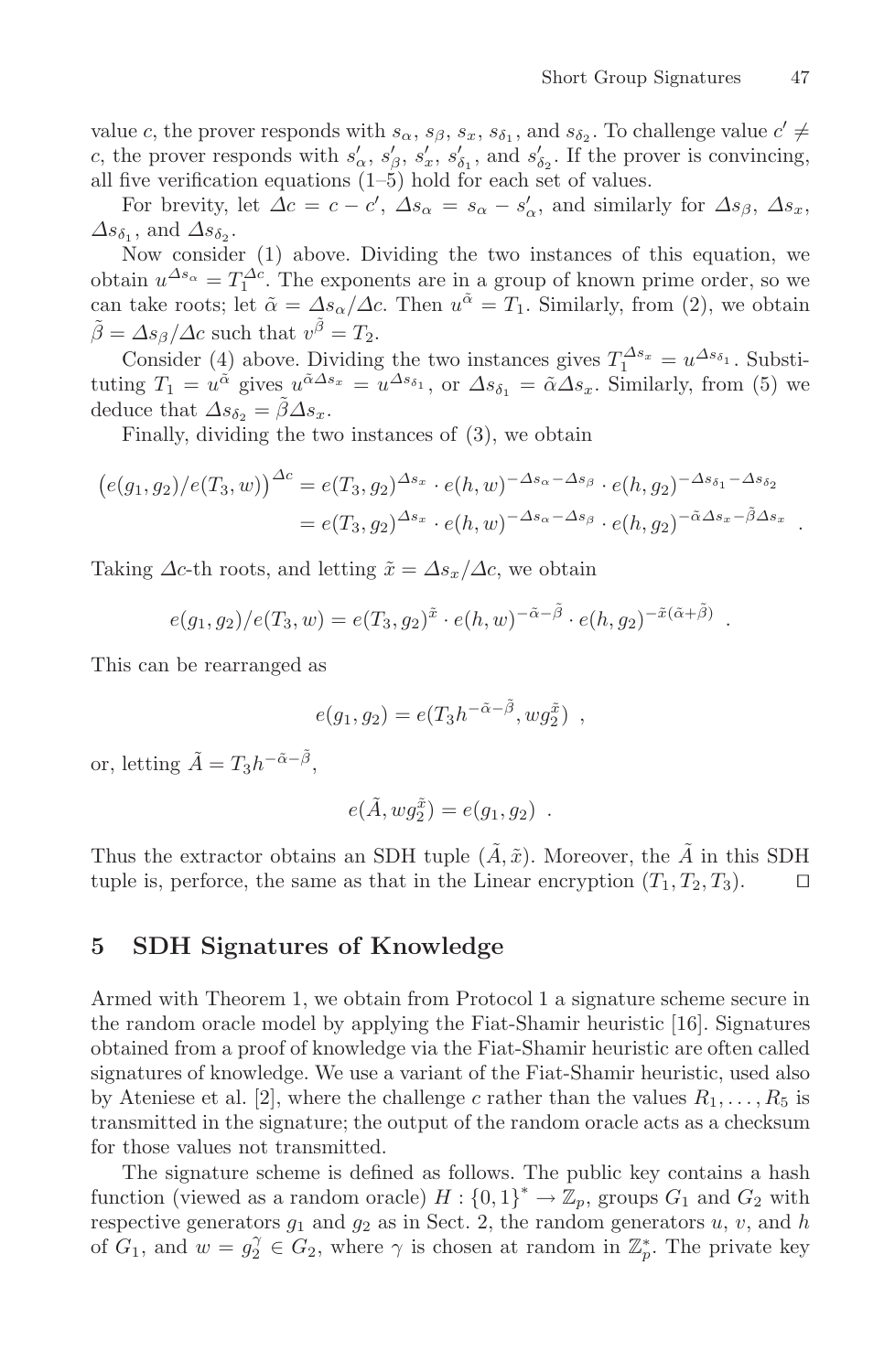is an SDH pair  $(A, x)$ , i.e., a pair such that  $A^{x+\gamma} = g_1$ . Any such pair is a valid private key.

The signer signs a message  $M \in \{0,1\}^*$  using the private key  $(A, x)$  as follows. She first undertakes the computation specified in the first round of Protocol 1 to obtain  $T_1, T_2, T_3, R_1, R_2, R_3, R_4, R_5$ . She obtains the challenge c by giving M and her first-round values to the random oracle:

$$
c \leftarrow H(M, T_1, T_2, T_3, R_1, R_2, R_3, R_4, R_5) \in \mathbb{Z}_p \tag{6}
$$

She then undertakes the computation specified in the third round of the protocol using the challenge value c to obtain  $s_{\alpha}, s_{\beta}, s_x, s_{\delta_1}, s_{\delta_2}$ . Finally, she outputs the signature  $\sigma$ , computed as

$$
\sigma \leftarrow (T_1, T_2, T_3, c, s_\alpha, s_\beta, s_x, s_{\delta_1}, s_{\delta_2}) \tag{7}
$$

The verifier uses equations (1–5) to re-derive  $R_1, R_2, R_3, R_4$ , and  $R_5$ :

$$
\tilde{R_1} \leftarrow u^{s_{\alpha}}/T_1^c \qquad \tilde{R_2} \leftarrow v^{s_{\beta}}/T_2^c \qquad \tilde{R_4} \leftarrow T_1^{s_x}/u^{s_{\delta_1}} \qquad \tilde{R_5} \leftarrow T_2^{s_x}/v^{s_{\delta_2}} \n\tilde{R_3} \leftarrow e(T_3, g_2)^{s_x} \cdot e(h, w)^{-s_{\alpha} - s_{\beta}} \cdot e(h, g_2)^{-s_{\delta_1} - s_{\delta_2}} \cdot \left(e(T_3, w)/e(g_1, g_2)\right)^c.
$$

He then checks that these, along with the other first-round messages included in  $\sigma$ , give the challenge c, i.e., that

$$
c \stackrel{?}{=} H(M, T_1, T_2, T_3, \tilde{R_1}, \tilde{R_2}, \tilde{R_3}, \tilde{R_4}, \tilde{R_5})
$$
 (8)

He accepts if this check succeeds.

The Fiat-Shamir heuristic shows that this signature scheme is secure against existential forgery in the random oracle model [1]. Note that a signature comprises three elements of  $G_1$  and six of  $\mathbb{Z}_p$ .

#### **6 Short Group Signatures from SDH**

The signature scheme presented in Sect. 5 is, in fact, also a group signature scheme. In describing the scheme, we follow the definitions given by Bellare et al. [6].

Consider bilinear groups  $G_1$  and  $G_2$  with respective generators  $g_1$  and  $g_2$ , as in Sect. 2. Suppose further that the SDH assumption holds on  $(G_1, G_2)$ , and the Linear assumption holds on  $G_1$ . The scheme employs a hash function  $H: \{0,1\}^* \to \mathbb{Z}_p$ , treated as a random oracle in the proof of security.

 $KeyGen(n)$ . This randomized algorithm takes as input a parameter n, the number of members of the group, and proceeds as follows. Select  $h \stackrel{R}{\leftarrow} G_1 \setminus$  ${1}_{G_1}$  and  $\xi_1, \xi_2 \stackrel{\text{R}}{\leftarrow} \mathbb{Z}_p^*$ , and set  $u, v \in G_1$  such that  $u^{\xi_1} = v^{\xi_2} = h$ . Select γ  $\frac{R}{r} \mathbb{Z}_p^*$ , and set  $w = g_2^{\gamma}$ . Using  $\gamma$ , generate for each user  $i, 1 \leq i \leq n$ , an SDH tuple  $(A_i, x_i)$ : select  $x_i \stackrel{R}{\leftarrow} \mathbb{Z}_p^*$ , and set  $A_i \leftarrow g_1^{1/(\gamma + x_i)}$ . The group public key is  $gpk = (g_1, g_2, h, u, v, w)$ . The private key of the group manager (the party able to trace signatures) is  $gmsk = (\xi_1, \xi_2)$ . Each user's private key is her tuple  $\mathbf{g} s \mathbf{k}[i] = (A_i, x_i)$ . No party is allowed to possess  $\gamma$ ; it is only known to the private-key issuer.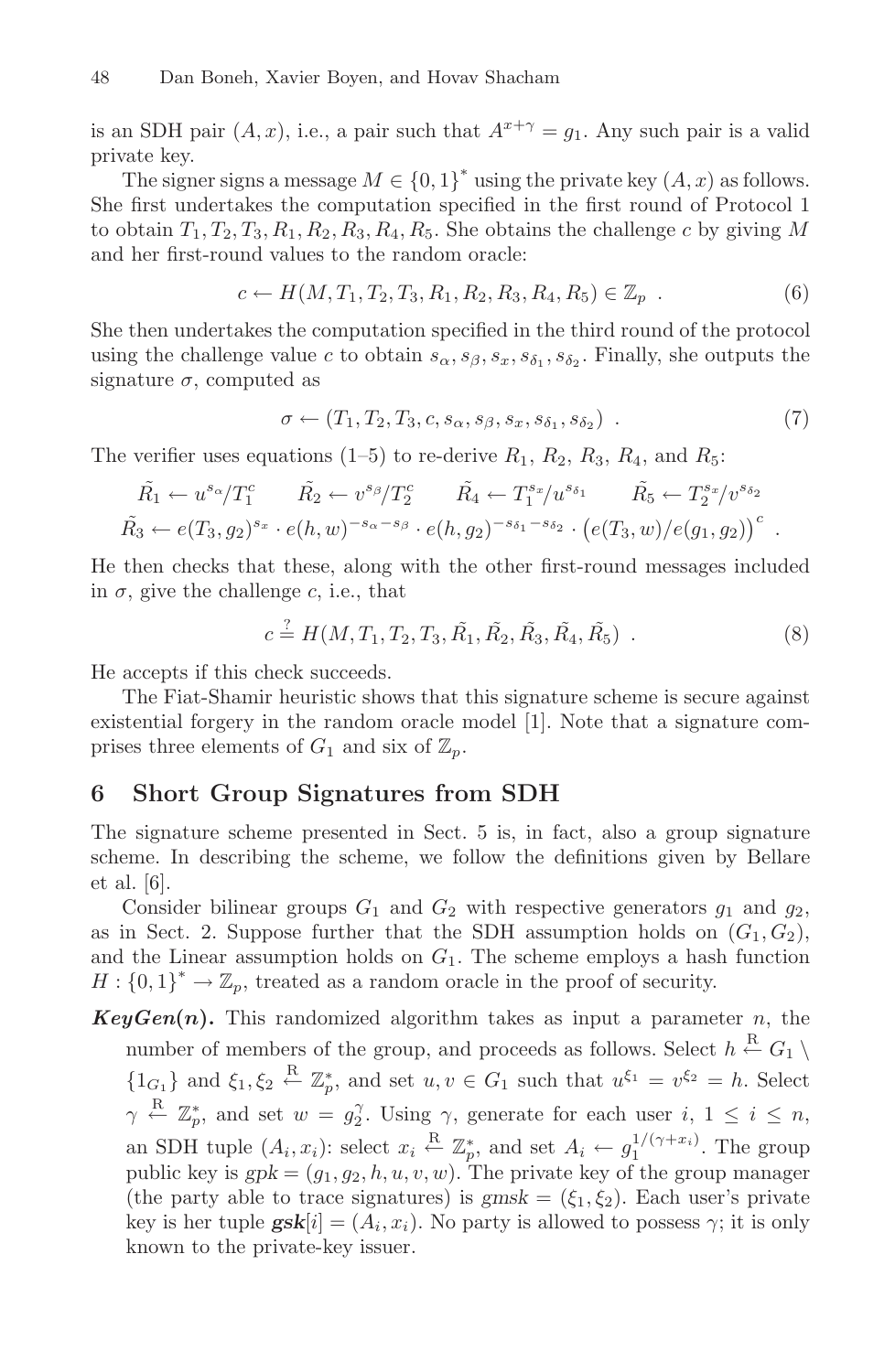- $Sign(gpk, gsk[i], M)$ . Given a group public key  $gpk = (g_1, g_2, h, u, v, w)$ , a user's key  $\mathbf{g} s \mathbf{k}[i] = (A_i, x_i)$ , and a message  $M \in \{0, 1\}^*$ , compute and out-<br>put a signature of knowledge  $\sigma = (T, T_2, T_3, c, s, s, s, s, s, s)$  as in the put a signature of knowledge  $\sigma = (T_1, T_2, T_3, c, s_\alpha, s_\beta, s_x, s_{\delta_1}, s_{\delta_2})$  as in the scheme of Sect. 5 (Equation (7)).
- *Verify* $(gpk, M, \sigma)$ . Given a group public key  $gpk = (g_1, g_2, h, u, v, w)$ , a message M, and a group signature  $\sigma$ , verify that  $\sigma$  is a valid signature of knowledge in the scheme of Sect. 5 (Equation (8)).
- $Open(gpk, gmsk, M, \sigma)$ . This algorithm is used for tracing a signature to a signer. It takes as input a group public key  $gpk = (g_1, g_2, h, u, v, w)$  and the corresponding group manager's private key  $gmsk = (\xi_1, \xi_2)$ , together with a message M and a signature  $\sigma = (T_1, T_2, T_3, c, s_\alpha, s_\beta, s_x, s_{\delta_1}, s_{\delta_2})$  to trace, and proceeds as follows. First, verify that  $\sigma$  is a valid signature on M. Second, consider the first three elements  $(T_1, T_2, T_3)$  as a Linear encryption, and recover the user's A as  $A \leftarrow T_3/(T_1^{\xi_1} \cdot T_2^{\xi_2})$ , following the decryption<br>algorithm given at the end of Sect 3.2. If the group manager is given the algorithm given at the end of Sect. 3.2. If the group manager is given the elements  $\{A_i\}$  of the users' private keys, he can look up the user index corresponding to the identity A recovered from the signature.

*Signature Length.* A group signature in the system above comprises three elements of  $G_1$  and six elements of  $\mathbb{Z}_p$ . Using any of the families of curves described in [9], one can take p to be a 170-bit prime and use a group  $G_1$  where each element is 171 bits. Thus, the total group signature length is 1533 bits or 192 bytes. With these parameters, security is approximately the same as a standard 1024 bit RSA signature, which is 128 bytes.

*Performance.* The pairings  $e(h, w)$ ,  $e(h, g_2)$ , and  $e(g_1, g_2)$  can be precomputed and cached by both signers and verifiers. The signer can cache  $e(A, g_2)$ , and, when signing, compute  $e(T_3, g_2)$  without evaluating a pairing. Accordingly, creating a group signature requires eight exponentiations (or multi-exponentiations) and no pairing computations. The verifier can derive  $R_3$  efficiently by collapsing the  $e(T_3, g_2)^{s_x}$  and  $e(T_3, w)^c$  pairings into a single  $e(T_3, w^c g_2^{s_x})$  term. Thus verifying a<br>group signature requires six multi-exponentiations and one pairing computation group signature requires six multi-exponentiations and one pairing computation. With parameters selected as above, the exponents are in every case 170-bit numbers. For the signer, all bases for exponentiation are fixed, which allows further speedup by precomputation.

We now turn to proving security of the system. Bellare et al. [6] give three properties that a group signature scheme must satisfy:

- **–** correctness, which ensures that honestly-generated signatures verify and trace correctly;
- **–** full-anonymity, which ensures that signatures do not reveal their signer's identity; and
- **–** full-traceability, which ensures that all signatures, even those created by the collusion of multiple users and the group manager, trace to a member of the forging coalition.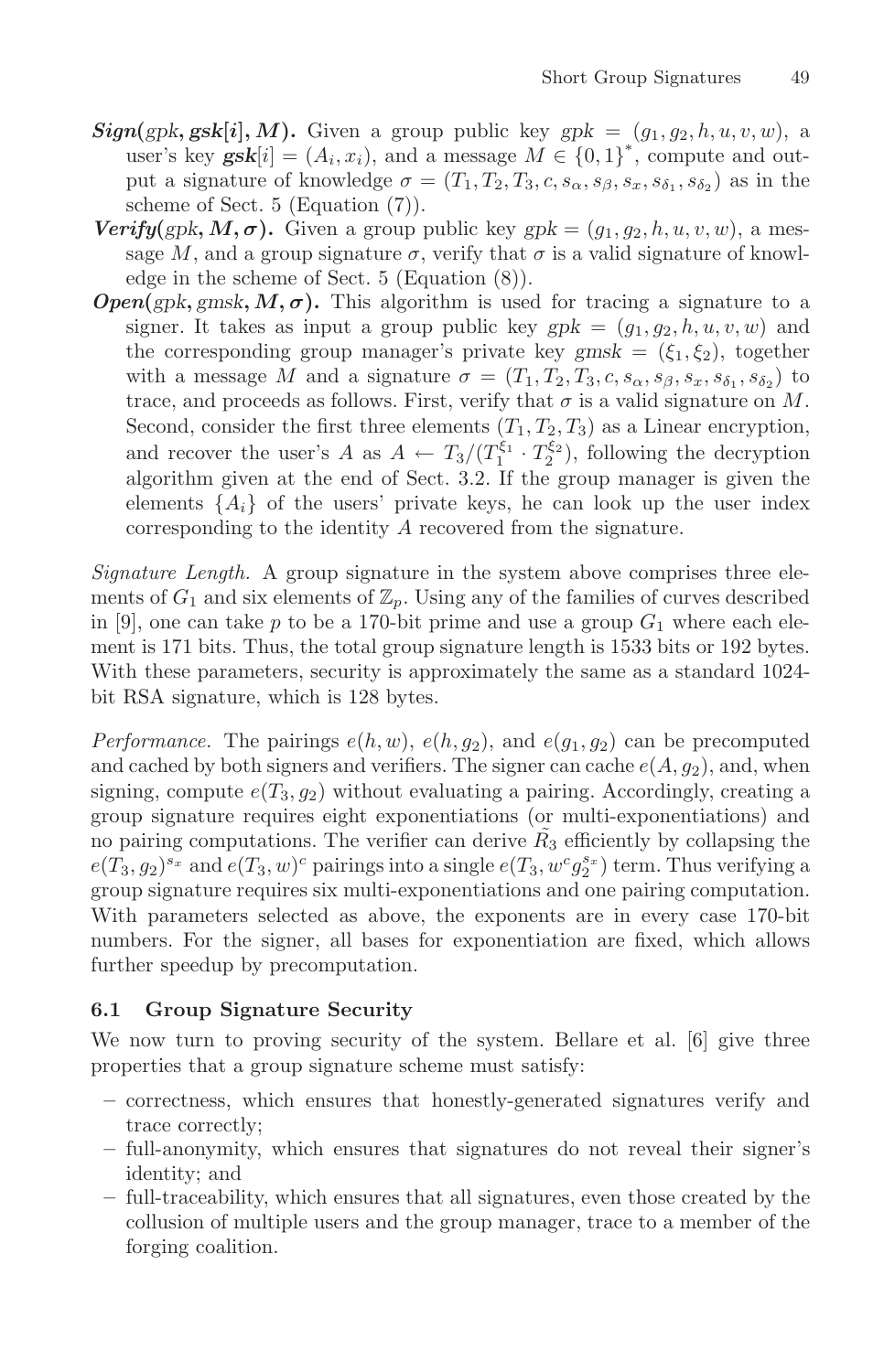For the details of the definitions, see Bellare et al. [6]. We prove the security of our scheme using a variation of these properties. In our proofs, we relax the full-anonymity requirement. As presented [6, Sect. 2], the full-anonymity experiment allows the adversary to query the opening (tracing) oracle before and after receiving the challenge  $\sigma$ . In this respect, the experiment mirrors the indistinguishability experiment against an adaptive CCA2 adversary. We therefore rename this experiment CCA2-full-anonymity. We define a corresponding experiment, CPA-full-anonymity, in which the adversary cannot query the opening oracle. We prove privacy in this slightly weaker model.

Access to the tracing functionality will likely be carefully controlled when group signatures are deployed, so CPA-full-anonymity is a reasonable model to consider. In any case, anonymity and unlinkability, the two traditional group signature security requirements implied by full anonymity  $[6, Sect. 3]$ , also follow from CPA-full-anonymity. Thus a fully-traceable and CPA-fully-anonymous group signature scheme is still secure in the traditional sense.

In the statements of the theorem, we use big- $O$  notation to elide the specifics of additive terms in time bounds, noting that, for given groups  $G_1$  and  $G_2$ , operations such as sampling, exponentiation, and bilinear map evaluation are all constant-time.

#### **Theorem 2.** *The SDH group signature scheme is correct.*

*Proof.* For any group public key  $gpk = (g_1, g_2, h, u, v, w)$ , and for any user with key **gsk**[i] = ( $A_i$ ,  $x_i$ ), the key generation algorithm guarantees that  $A_i^{\gamma + x_i}$  =  $a_i$ , so ( $A_i$ ,  $x_i$ ) is an SDH tuple for  $w = a_i^{\gamma}$ . A correct group signature  $\sigma$  is a  $g_1$ , so  $(A_i, x_i)$  is an SDH tuple for  $w = g_2^{\gamma}$ . A correct group signature  $\sigma$  is a proof of knowledge, which is itself a transcript of the SDH protocol given in proof of knowledge, which is itself a transcript of the SDH protocol given in Sect. 4. Verifying the signature entails verifying that the transcript is correct; thus Lemma 1 shows that  $\sigma$  will always be accepted by the verifier.

Moreover, an honest signer outputs, as the first three components of any signature  $\sigma$ , values  $(T_1, T_2, T_3)=(u^{\alpha}, v^{\beta}, A_i \cdot h^{\alpha+\beta})$  for some  $\alpha, \beta \in \mathbb{Z}_p$ . These values form a Linear encryption of  $A_i$  under public key  $(u, v, h)$ , which the group manager, possessing the corresponding private key  $(\xi_1, \xi_2)$ , can always recover.<br>Therefore any valid signature will always be opened correctly. Therefore any valid signature will always be opened correctly.

**Theorem 3.** If Linear encryption is  $(t', \epsilon')$ -semantically secure on  $G_1$  then the<br>SDH group signature scheme is  $(t, a, \epsilon)$ -CPA-fully-approximates where  $\epsilon = \epsilon'$  and  $SDH$  group signature scheme is  $(t, q_H, \epsilon)$ -CPA-fully-anonymous, where  $\epsilon = \epsilon'$  and  $t - t' - a$ ,  $O(1)$ . Here  $a_{-}$  is the number of hash function queries made by the  $t = t' - q_H O(1)$ *. Here*  $q_H$  *is the number of hash function queries made by the*<br>adversary and *n is the number* of members of the group *adversary and* n *is the number of members of the group.*

*Proof.* Suppose A is an algorithm that  $(t, q_H, \epsilon)$ -breaks the anonymity of the group signature scheme. We show how to construct a  $t+a$ ,  $O(1)$ -time algorithm  $\mathcal{B}$ group signature scheme. We show how to construct a  $t+q<sub>H</sub>O(1)$ -time algorithm  $\beta$ that breaks the semantic security of Linear encryption (Sect. 3.2) with advantage at least  $\epsilon$ .<br>Algori

Algorithm  $\beta$  is given a Linear encryption public key  $(u, v, h)$ . It generates the remaining components of the group signature public key by following the group signature's key generation algorithm. It then provides to  $A$  the group public key  $(q_1, q_2, h, u, v, w)$ , and the users' private keys  $(A_i, x_i)$ .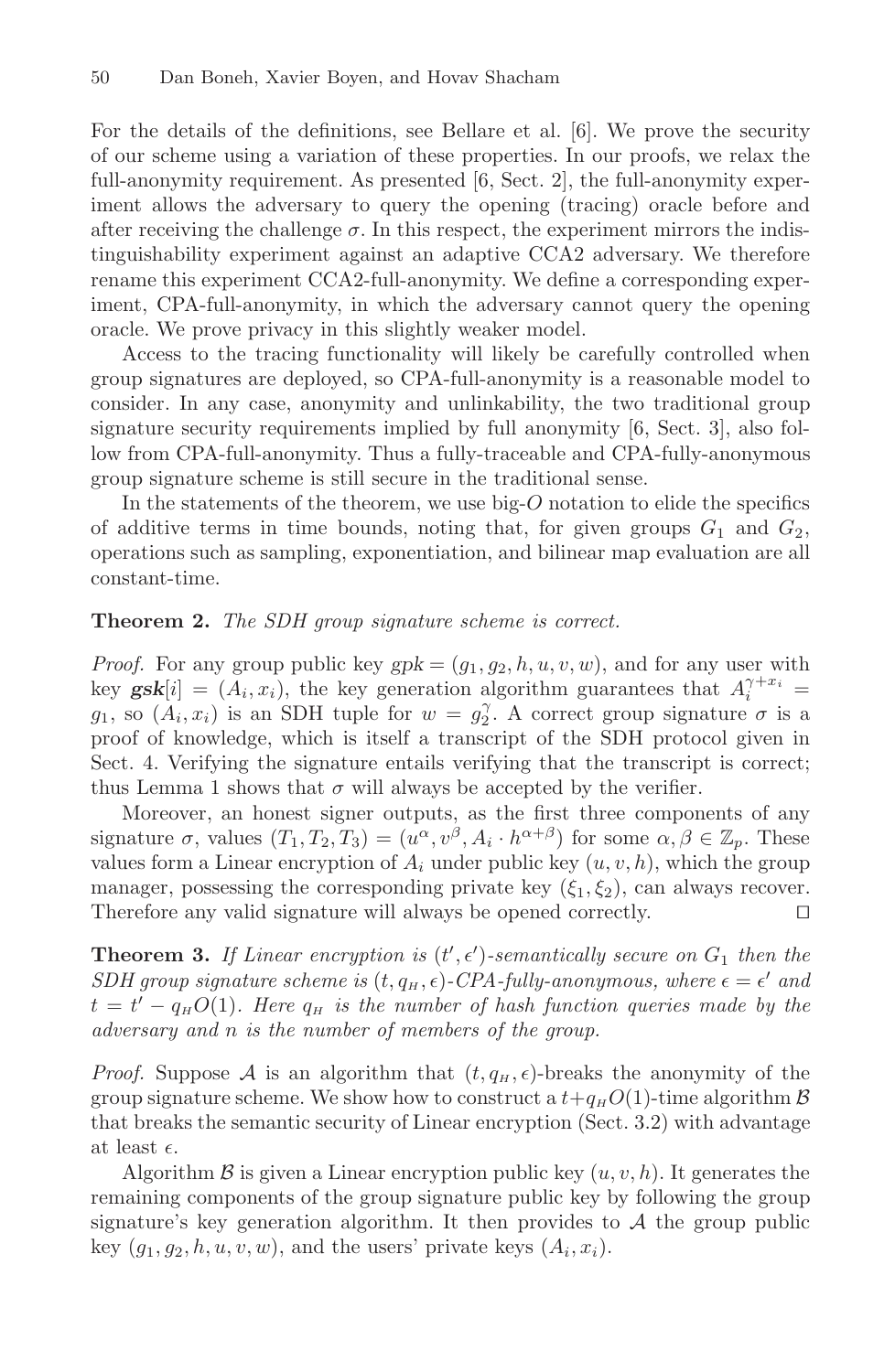At any time,  $A$  can query the random oracle H. Algorithm  $\beta$  responds with elements selected uniformly at random from  $\mathbb{Z}_p$ , making sure to respond identically to repeated queries.

Algorithm A requests its full-anonymity challenge by providing two indices,  $i_0$  and  $i_1$ , and a message M. Algorithm  $\mathcal{B}$ , in turn, requests its indistinguishability challenge by providing the two user private keys  $A_{i_0}$  and  $A_{i_1}$  as the messages whose Linear encryption it must distinguish. It is given a Linear encryption  $(T_1, T_2, T_3)$  of  $A_{i_b}$ , where bit b is chosen by the Linear encryption challenger.

Algorithm  $\beta$  generates from this Linear encryption a protocol transcript  $(T_1, T_2, T_3, R_1, R_2, R_3, R_4, R_5, c, s_\alpha, s_\beta, s_x, s_{\delta_1}, s_{\delta_2})$  by means of the simulator of Lemma 2. This simulator can generate a trace given  $(T_1, T_2, T_3)$ , even though  $\beta$ does not know  $\alpha$ ,  $\beta$ , or x. Since  $(T_1, T_2, T_3)$  is a random Linear encryption of  $A_{i_b}$ , the remainder of the transcript is distributed exactly as in a real protocol with a prover whose secret A is  $A_{i_b}$ .

Algorithm B then patches H at  $(M, T_1, T_2, T_3, R_1, R_2, R_3, R_4, R_5)$  to equal c. It encounters a collision only with negligible probability. In case of a collision,  $\beta$  declares failure and exits. Otherwise, it returns the valid group signature  $\sigma \leftarrow (T_1, T_2, T_3, c, s_\alpha, s_\beta, s_x, s_{\delta_1}, s_{\delta_2})$  to A.

Finally, A outputs a bit b'. Algorithm B returns b' as the answer to its own<br>llenge. Since the encryption of A, is turned by B into a group signature by challenge. Since the encryption of  $A_{i_b}$  is turned by  $\beta$  into a group signature by user  $i_b$ ,  $\beta$  answers its challenge correctly whenever  $\mathcal A$  does.

The keys given to  $\mathcal{A}$ , and the answers to  $\mathcal{A}$ 's queries, are all valid and properly distributed. Therefore  $A$  succeeds in breaking the anonymity of the group signature  $\sigma$  with advantage  $\epsilon$ , and  $\beta$  succeeds in distinguishing the Linear encryption  $(T, T_2, T_3)$  with the same advantage  $(T_1, T_2, T_3)$  with the same advantage.

Algorithm  $\mathcal{B}$ 's running time exceeds  $\mathcal{A}$ 's by the amount it takes to answer A's queries. Each hash query can be answered in constant time, and there are at most  $q_H$  of them. Algorithm  $\mathcal B$  can also create the challenge group signature  $\sigma$  in constant time. If  $\mathcal A$  runs in time  $t$ ,  $\mathcal B$  runs in time  $t + q_H O(1)$ . in constant time. If A runs in time t, B runs in time  $t + q<sub>H</sub> O(1)$ .

The following theorem proves full traceability of our system. The proof is based on the forking lemma [24] and is given in the full version of the paper.

**Theorem 4.** If SDH is  $(q, t', \epsilon')$ -hard on  $(G_1, G_2)$ , then the SDH group signature<br>scheme is (t, q, q, n,  $\epsilon$ )-fully-traceable, where  $n - q - 1$ ,  $\epsilon = An \sqrt{2\epsilon'q} + n/n$ **Solution 1.**  $f$  *s s s (t, t, t) -hard on* ( $G_1, G_2$ ), then the *spin* group<br>scheme is ( $t, q_H, q_S, n, \epsilon$ )-fully-traceable, where  $n = q - 1, \epsilon = 4n\sqrt{2\epsilon}$ <br>and  $t = \Theta(1)$ ,  $t'$  Here a is the number of hash functio  $\sqrt{q_H} + n/p$ ,<br>ade by the and  $t = \Theta(1) \cdot t'$ . Here  $q_H$  is the number of hash function queries made by the adversary and n is *adversary,*  $q_s$  *is the number of signing queries made by the adversary, and n is the number of members of the group.*

#### **7 Revocation**

We now discuss how to revoke users in the SDH group signature scheme of Sect. 6. A number of revocation mechanisms for group signatures have been proposed [4, 12]. All these mechanisms can be applied to our system. Here we describe a revocation mechanism along the lines of [12].

Recall that the group's public key in our system is  $(q_1, q_2, h, u, v, w)$  where  $w = g_1^{\gamma} \in G_2$  for random  $\gamma \in \mathbb{Z}_p^*$  and random  $h, u, v \in G_1$ . User i's private key is a pair  $(A_i, x_i)$  where  $A_i = g_1^{1/(\gamma + x_i)} \in G_1$ .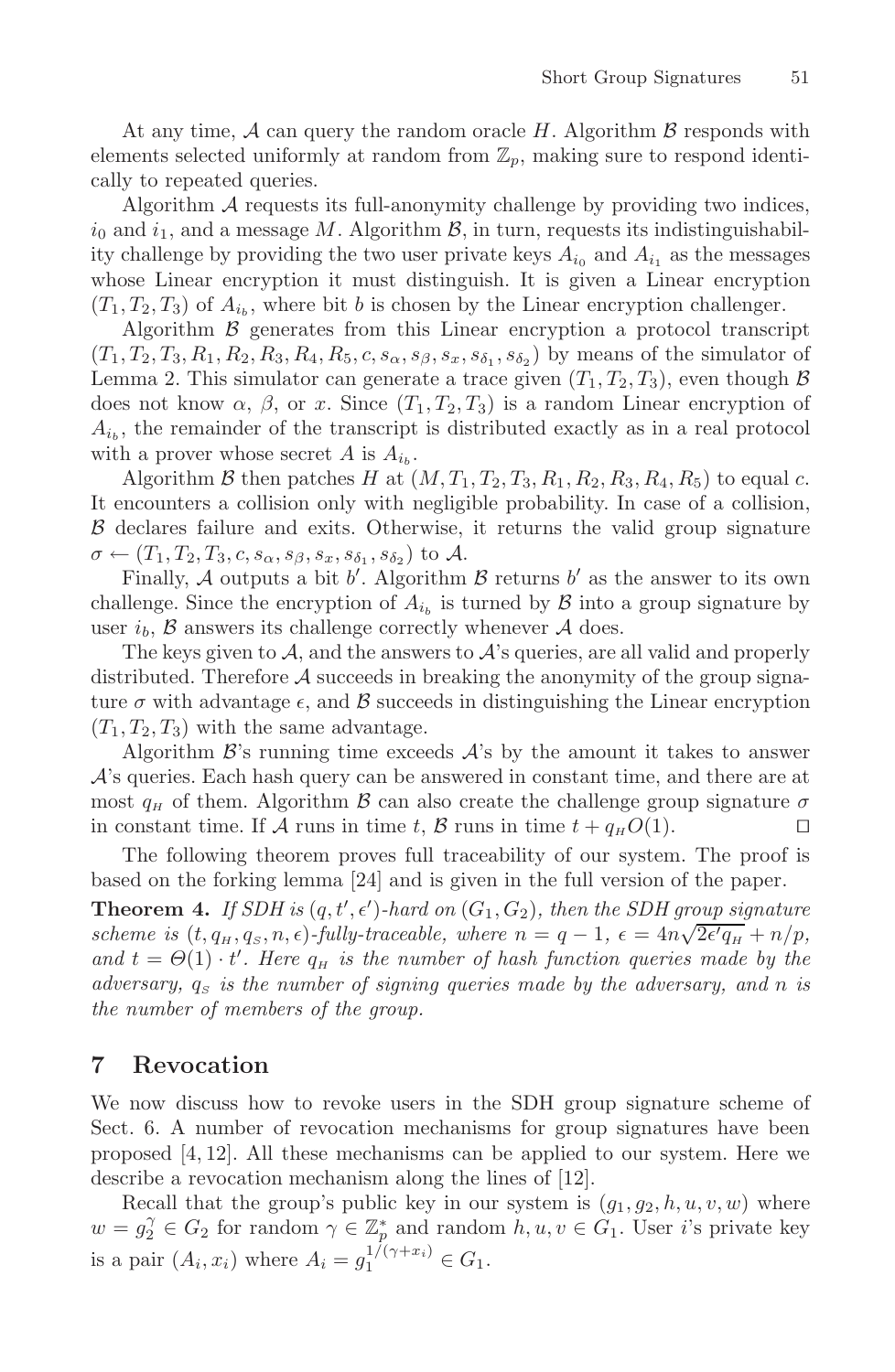Now, suppose we wish to revoke users  $1, \ldots, r$  without affecting the signing capability of other users. To do so, the Revocation Authority (RA) publishes a Revocation List (RL) containing the private keys of all revoked users. More precisely,  $RL = \{(A_1^*, x_1), \ldots, (A_r^*, x_r)\}\$ , where  $A_i^* = g_2^{1/(\gamma + x_i)} \in G_2$ . Note that  $A_i = \psi(A^*)$ . Here the SDH secret  $\alpha$  is needed to compute the  $A^*$ 's. In the case  $A_i = \psi(A_i^*)$ . Here the SDH secret  $\gamma$  is needed to compute the  $A_i^*$ 's. In the case<br>where  $G_i$  equals  $G_2$  then  $A_i = A^*$  and consequently the Revocation List can be where  $G_1$  equals  $G_2$  then  $A_i = A_i^*$  and consequently the Revocation List can be<br>derived directly from the private keys of revoked users without having to use  $\alpha$ derived directly from the private keys of revoked users without having to use  $\gamma$ .

The list RL is given to all signers and verifiers in the system. It is used to update the group public key used to verify signatures. Let  $y = \prod_{i=1}^r (\gamma + x_i) \in \mathbb{Z}^*$  $\mathbb{Z}_{p}^{*}$ . The new public key is  $(\bar{g}_{1}, \bar{g}_{2}, h, u, v, \bar{w})$  where  $\bar{g}_{1} = g_{1}^{1/y}, \ \bar{g}_{2} = g_{2}^{1/y}$ , and  $\bar{w}_{1} = (\bar{g}_{2})^{\gamma}$ . We show that given RL anyone can compute this new public key  $\bar{w} = (\bar{q}_2)^{\gamma}$ . We show that, given RL, anyone can compute this new public key, and any unrevoked user can update her private key locally so that it is well formed with respect to this new public key. Revoked users are unable to do so.

We show how to revoke one private key at a time. By repeating the process  $r$ times (as the revocation list grows over time) we can revoke all private keys on the Revocation List. We first show how given the public key  $(g_1, g_2, h, u, v, w)$ and one revoked private key  $(A_1^*, x_1) \in \text{RL}$  anyone can construct the new public<br>level  $(\hat{z}, \hat{z}, k, y, y, \hat{z})$  where  $\hat{z} = \frac{1/(\gamma + x_1)}{2}$  and  $\hat{z} = \frac{1/(\gamma + x_1)}{2}$  and  $\hat{z} = (\hat{z}, \gamma, \gamma)$ . key  $(\hat{g}_1, \hat{g}_2, h, u, v, \hat{w})$  where  $\hat{g}_1 = g_1^{1/(\gamma + x_1)}$ ,  $\hat{g}_2 = g_2^{1/(\gamma + x_1)}$ , and  $\hat{w} = (\hat{g}_2)^{\gamma}$ . This new public key is constructed simply as:

$$
\hat{g}_1 \leftarrow \psi(A_1^*)
$$
  $\hat{g}_2 \leftarrow A_1^*$  and  $\hat{w} \leftarrow g_2 \cdot (A_1^*)^{-x_1}$ ;

then  $\hat{g}_1 = \psi(A_1)^* = g_1^{1/(\gamma + x_1)}$  and  $\hat{w} = g_2 \cdot (A_1^*)^{-x_1} = g_2^{1 - \frac{x_1}{\gamma + x_1}} = (A_1^*)^{\gamma} = (\hat{g}_2)^{\gamma}$ , as required.

Next, we show how unrevoked users update their own private keys. Consider an unrevoked user whose private key is  $(A, x)$ . Given a revoked private key,  $(A_1^*, x_1)$  the user computes  $A \leftarrow \psi(A_1^*)^{1/(x-x_1)}/A^{1/(x-x_1)}$  and sets his new private key to be  $(\hat{A}, x)$ . Then, indeed,

$$
(\hat{A})^{\gamma+x} = \psi(A_1^*)^{\frac{\gamma+x}{x-x_1}}/A^{\frac{\gamma+x}{x-x_1}} = \psi(A_1^*)^{\frac{(\gamma+x_1)+(x-x_1)}{x-x_1}}/g_1^{\frac{1}{x-x_1}} = \psi(A_1^*) = \hat{g}_1,
$$

as required. Hence,  $(\hat{A}, x)$  is a valid private key with respect to  $(\hat{g}_1, \hat{g}_2, h, u, v, \hat{w})$ .

By repeating this process  $r$  times (once for each revoked key in RL) anyone can compute the updated public key  $(\bar{g}_1, \bar{g}_2, h, u, v, \bar{w})$  defined above. Similarly, an unrevoked user with private key  $(A, x)$  can compute his updated private key  $(\bar{A}, x)$  where  $\bar{A} = (\bar{g}_1)^{1/(\gamma+x)}$ . We note that it is possible to process the entire  $\bar{B}$ , it are ( $\bar{g}_1$ ,  $\bar{g}_2$  one of  $\gamma$ ) and compute  $(\bar{g}_1, \bar{g}_2, h, u, v, \bar{w})$ RL at once (as opposed to one element at a time) and compute  $(\bar{g}_1, \bar{g}_2, h, u, v, \bar{w})$ directly; however this is less efficient when keys are added to RL incrementally.

A revoked user cannot construct a private key for the new public key  $(\bar{g}_1, \bar{g}_2, h, \bar{g}_3)$  $u, v, \bar{w}$ . In fact, the proof of Theorem 4 shows that, if a revoked user can generate signatures for the new public key  $(\bar{g}_1, \bar{g}_2, h, u, v, \bar{w})$ , then that user can be used to break the SDH assumption. Very briefly, the reason is that given an SDH challenge one can easily generate a public key tuple  $(\bar{g}_1, \bar{g}_2, h, u, v, \bar{w})$  along with the private key for a revoked user  $(g_1^{1/(x+\gamma)}, x)$ . Then an algorithm that can forge<br>signatures given these two tuples can be used to solve the SDH challenge signatures given these two tuples can be used to solve the SDH challenge.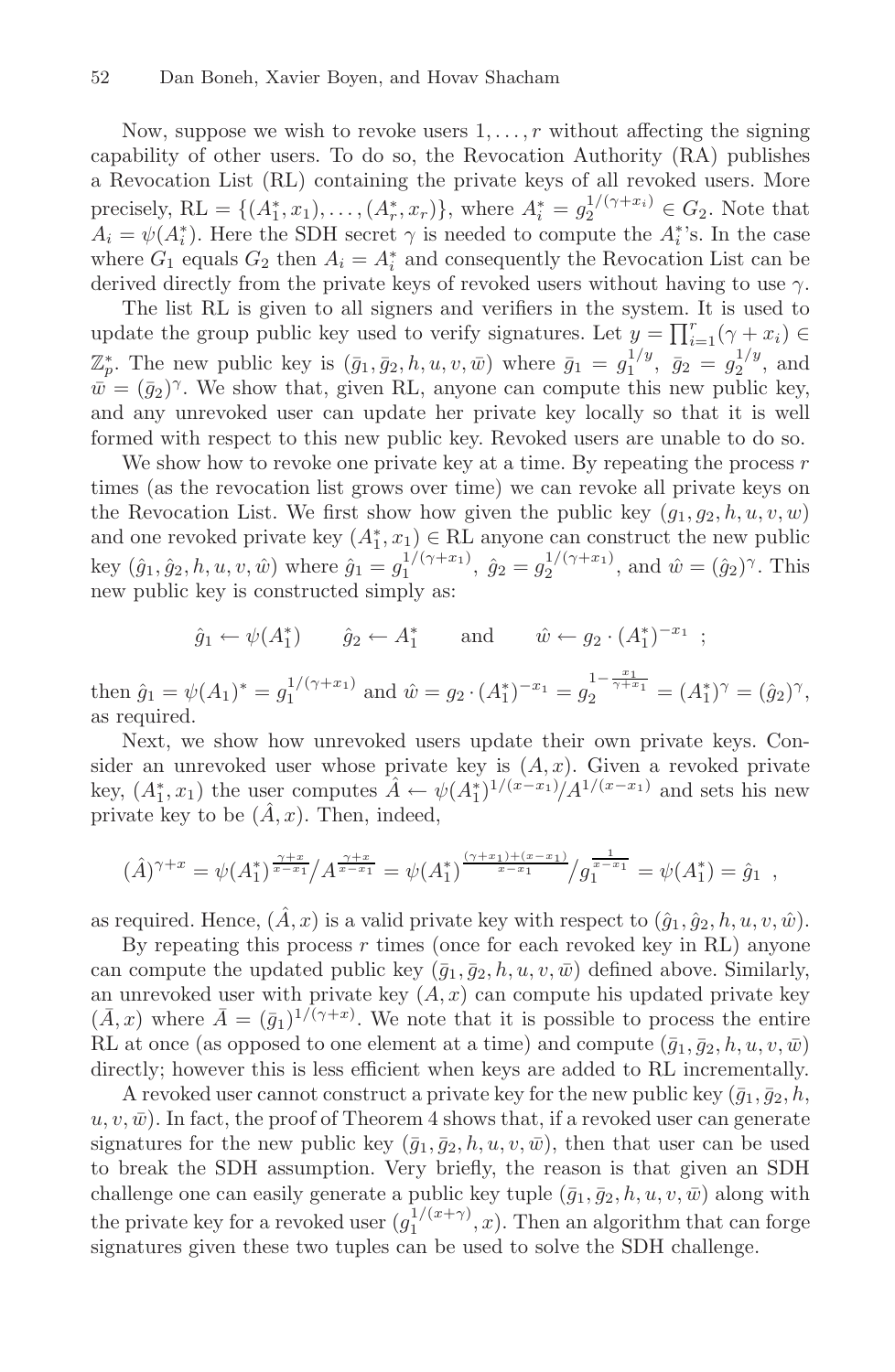Brickell [11] proposes an alternate mechanism where revocation messages are only sent to signature verifiers, so that there is no need for unrevoked signers to update their keys. Similar mechanisms were also considered by Ateniese et al. [4] and Kiayias et al. [19]. We refer to this as Verifier-Local Revocation (VLR) group signatures. Boneh and Shacham [10] show how to modify our group signature scheme to support this VLR revocation mechanism.

#### **8 Exculpability**

In Bellare et al. [6], exculpability (introduced by Ateniese and Tsudik [3]) is informally defined as follows: No member of the group and not even the group manager – the entity that is given the tracing key – can produce signatures on behalf of other users. Thus, no user can be framed for producing a signature he did not produce. They argue that a group signature secure in the sense of full-traceability also has the exculpability property. Thus, in the terminology of Bellare et al. [6], our group signature has the exculpability property.

A stronger notion of exculpability is considered in Ateniese et al. [2], where one requires that even the entity that *issues* user keys cannot forge signatures on behalf of users. Formalizations of strong exculpability have recently been proposed by Kiayias and Yung [20] and by Bellare, Shi, and Zhang [7].

To achieve this stronger property the system of Ateniese et al. [2] uses a protocol (called JOIN) to issue a key to a new user. At the end of the protocol, the key issuer does not know the full private key given to the user and therefore cannot forge signatures under the user's key.

Our group signature scheme can be extended to provide strong exculpability using a similar mechanism. Instead of simply giving user  $i$  the private key  $(g_1^{1/(\gamma+x_i)}, x_i)$ , the user and key issuer engage in a **JOIN** protocol where at the end<br>of the protocol user *i* has a triple  $(A, x, w)$  such that  $A^{\gamma+x_i}b^{y_i} = a$ , for some of the protocol user *i* has a triple  $(A_i, x_i, y_i)$  such that  $A_i^{\gamma+x_i}h_i^{y_i} = g_1$  for some public parameter  $h_i$ . The value  $y_i$  is chosen by the user and is kept secret from public parameter  $h_1$ . The value  $y_i$  is chosen by the user and is kept secret from the key issuer. The ZKPK of Sect. 4 can be modified to prove knowledge of such a triple. The resulting system is a short group signature with strong exculpability.

#### **9 Conclusions**

We presented a group signature scheme based on the Strong Diffie-Hellman (SDH) and Linear assumptions. The signature makes use of a bilinear map  $e: G_1 \times G_2 \rightarrow G_T$ . When any of the curves described in [9] are used, the group  $G_1$  has a short representation and consequently we get a group signature whose length is under 200 bytes – less than twice the length of an ordinary RSA signature (128 bytes) with comparable security. Signature generation requires no pairing computations, and verification requires a single pairing; both also require a few exponentiations with short exponents.

### **Acknowledgments**

The authors thank the anonymous referees for their valuable feedback.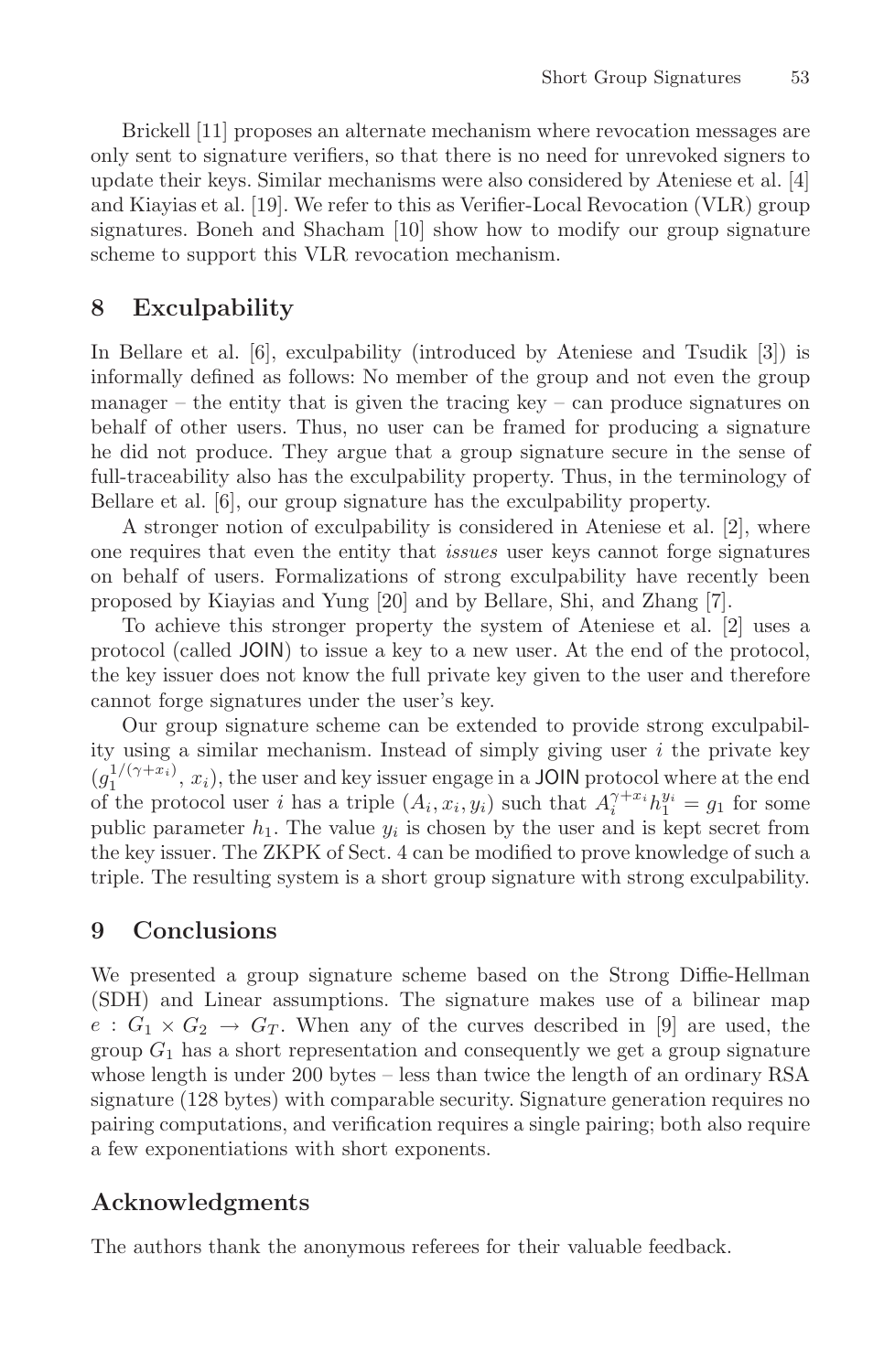#### **References**

- 1. M. Abdalla, J. An, M. Bellare, and C. Namprempre. From identification to signatures via the Fiat-Shamir transform: Minimizing assumptions for security and forward-security. In L. Knudsen, editor, *Proceedings of Eurocrypt 2002*, volume 2332 of *LNCS*, pages 418–33. Springer-Verlag, May 2002.
- 2. G. Ateniese, J. Camenisch, M. Joye, and G. Tsudik. A practical and provably secure coalition-resistant group signature scheme. In M. Bellare, editor, *Proceedings of Crypto 2000*, volume 1880 of *LNCS*, pages 255–70. Springer-Verlag, Aug. 2000.
- 3. G. Ateniese and G. Tsudik. Some open issues and directions in group signatures. In *Proceedings of Financial Cryptography 1999*, volume 1648, pages 196–211. Springer-Verlag, Feb. 1999.
- 4. G. Ateniese, G. Tsudik, and D. Song. Quasi-efficient revocation of group signatures. In M. Blaze, editor, *Proceedings of Financial Cryptography 2002*, Mar. 2002.
- 5. N. Baric and B. Pfitzman. Collision-free accumulators and fail-stop signature schemes without trees. In *Proceedings of Eurocrypt 1997*, pages 480–494. Springer-Verlag, May 1997.
- 6. M. Bellare, D. Micciancio, and B. Warinschi. Foundations of group signatures: Formal definitions, simplified requirements, and a construction based on general assumptions. In E. Biham, editor, *Proceedings of Eurocrypt 2003*, volume 2656 of *LNCS*, pages 614–29. Springer-Verlag, May 2003.
- 7. M. Bellare, H. Shi, and C. Zhang. Foundations of group signatures: The case of dynamic groups. Cryptology ePrint Archive, Report 2004/077, 2004. http: //eprint.iacr.org/.
- 8. D. Boneh and X. Boyen. Short signatures without random oracles. In C. Cachin and J. Camenisch, editors, *Proceedings of Eurocrypt 2004*, LNCS, pages 56–73. Springer-Verlag, May 2004.
- 9. D. Boneh, B. Lynn, and H. Shacham. Short signatures from the Weil pairing. In *Proceedings of Asiacrypt 2001*, volume 2248 of *LNCS*, pages 514–32. Springer-Verlag, Dec. 2001. Full paper: http://crypto.stanford.edu/~dabo/pubs.html.
- 10. D. Boneh and H. Shacham. Group signatures with verifier-local revocation, 2004. Manuscript.
- 11. E. Brickell. An efficient protocol for anonymously providing assurance of the container of a private key, Apr. 2003. Submitted to the Trusted Computing Group.
- 12. J. Camenisch and A. Lysyanskaya. Dynamic accumulators and application to efficient revocation of anonymous credentials. In M. Yung, editor, *Proceedings of Crypto 2002*, volume 2442 of *LNCS*, pages 61–76. Springer-Verlag, Aug. 2002.
- 13. J. Camenisch and A. Lysyanskaya. Signature schemes and anonymous credentials from bilinear maps. In M. Franklin, editor, *Proceedings of Crypto 2004*, LNCS. Springer-Verlag, Aug. 2004.
- 14. D. Chaum and E. van Heyst. Group signatures. In D. W. Davies, editor, *Proceedings of Eurocrypt 1991*, volume 547 of *LNCS*, pages 257–65. Springer-Verlag, 1991.
- 15. X. Ding, G. Tsudik, and S. Xu. Leak-free group signatures with immediate revocation. In T. Lai and K. Okada, editors, *Proceedings of ICDCS 2004*, Mar. 2004.
- 16. A. Fiat and A. Shamir. How to prove yourself: Practical solutions to identification and signature problems. In A. M. Odlyzko, editor, *Proceedings of Crypto 1986*, volume 263 of *LNCS*, pages 186–194. Springer-Verlag, Aug. 1986.
- 17. T. Garfinkel, B. Pfaff, J. Chow, M. Rosenblum, and D. Boneh. Terra: A virtual machine-based platform for trusted computing. In *Proceedings of SOSP 2003*, pages 193–206, Oct. 2003.